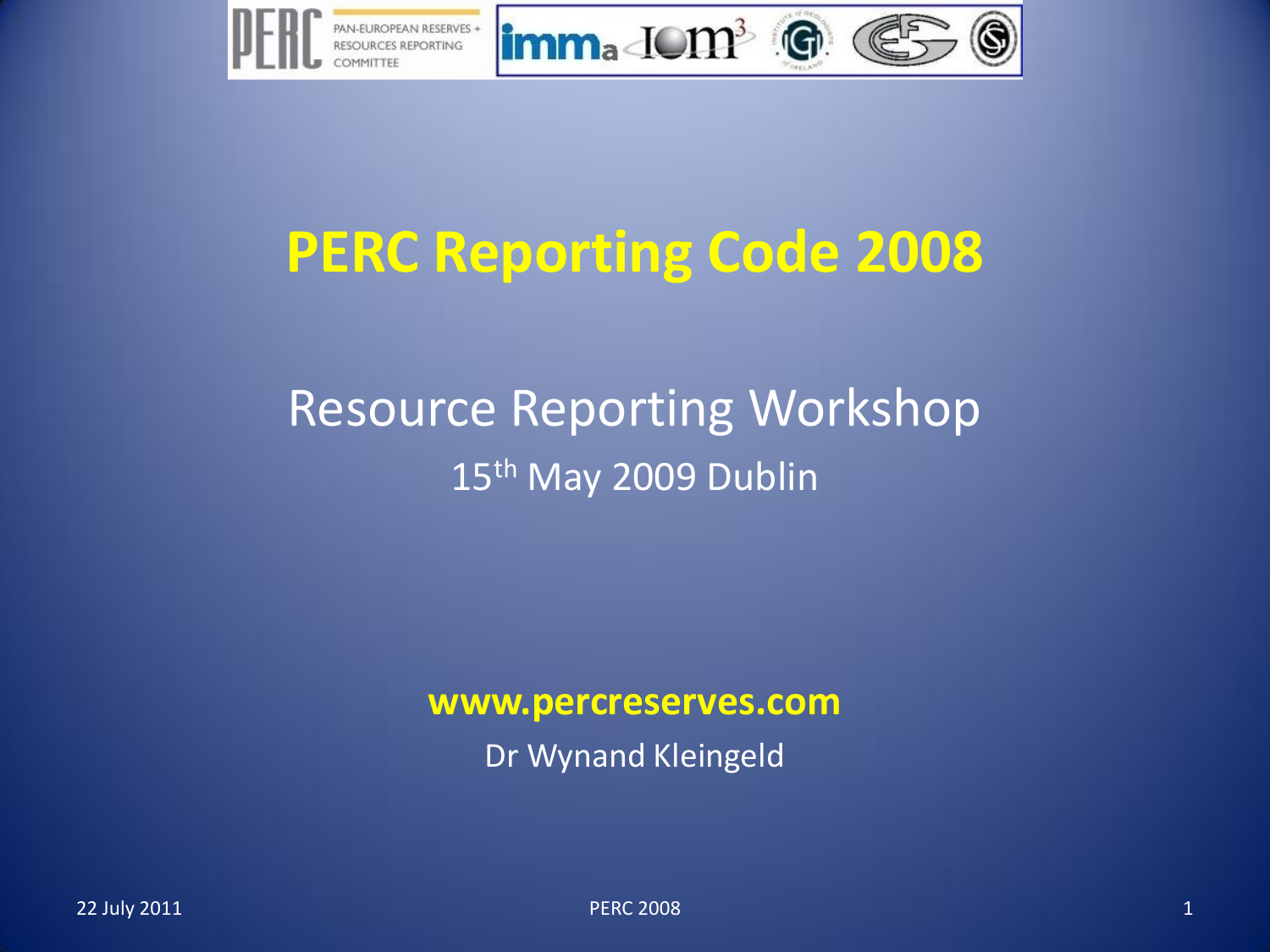

# Why have a reporting code ?

- **Tenets** 
	- Materiality
	- Transparency
	- Competence
	- Impartiality
- Consistency for investment decisions
- Reliability "competent persons"
- Regulation of companies and markets (Bre-X)
- Protection against litigation
- Ease of communication: a common language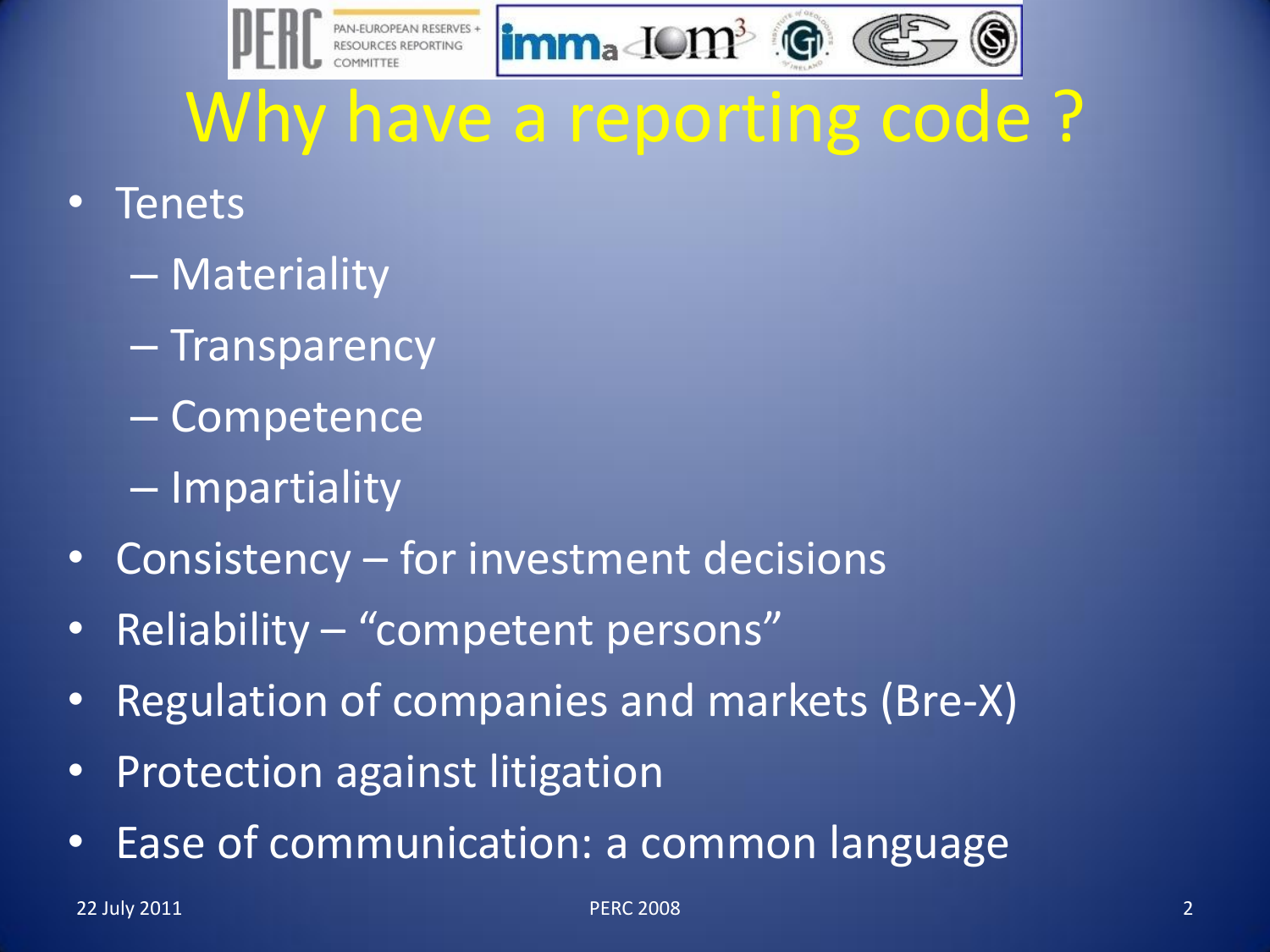

Reserves Reporting Codes in UK and western Europe

- 1991: the IMM code, defined:
	- Proven & probable reserves
	- Measured & indicated resources
	- The Competent Person
- 2001: "The Reporting Code"
	- Update for international convergence
	- Under the aegis of IMM, but co-sponsored by EFG, the Geological Society, and IGI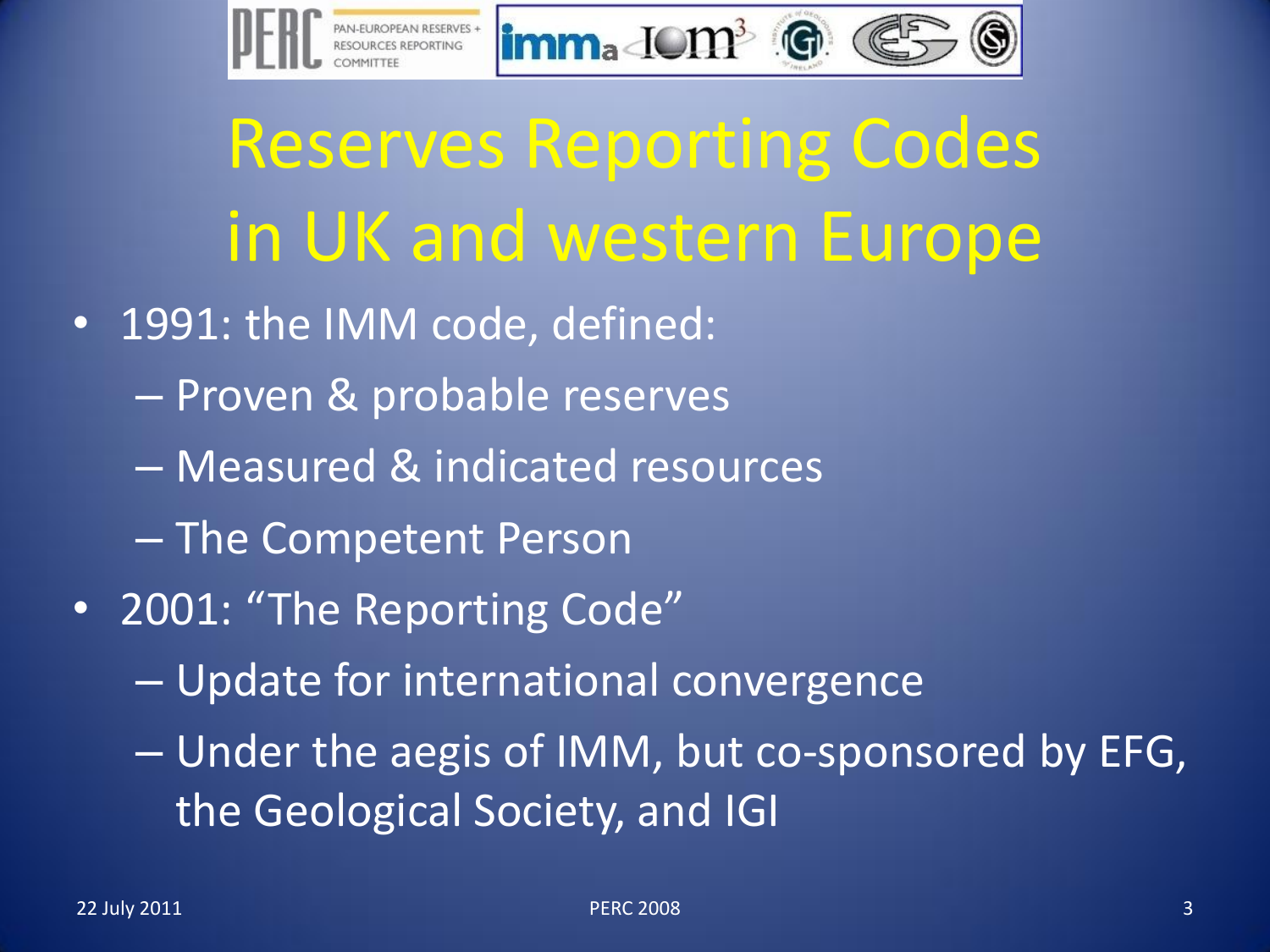

# Why update the Code ?

- In response to increased globalisation
- In support of regulatory requirements, regionally and worldwide
- To meet needs of particular industry sectors
- To maintain a **European** reporting code for use in European markets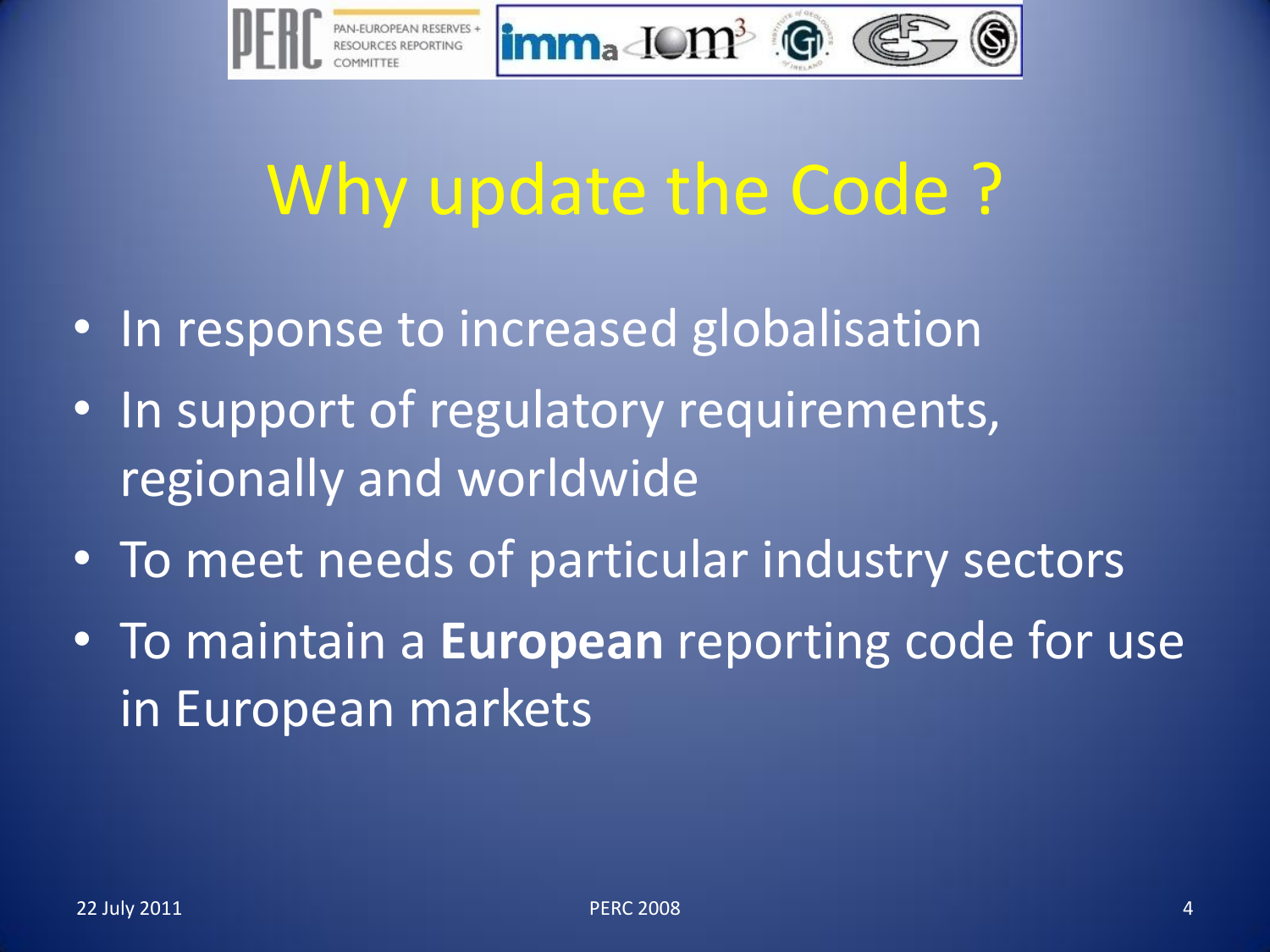

#### **PERC**: the Pan-European Reserves & Resources Reporting Committee

- Committee convened in 2006 as the successor to the former IMM Reserves Committee
- Continued formal involvement of IOM3, EFG, IGI, and GSL
- IOM3 now involved through IMMa
- Scope explicitly broadened to cover Europe, not just UK
- Principal tasks:-
	- to maintain and update minerals reporting code for European markets
	- Seek endorsement by the regulatory authorities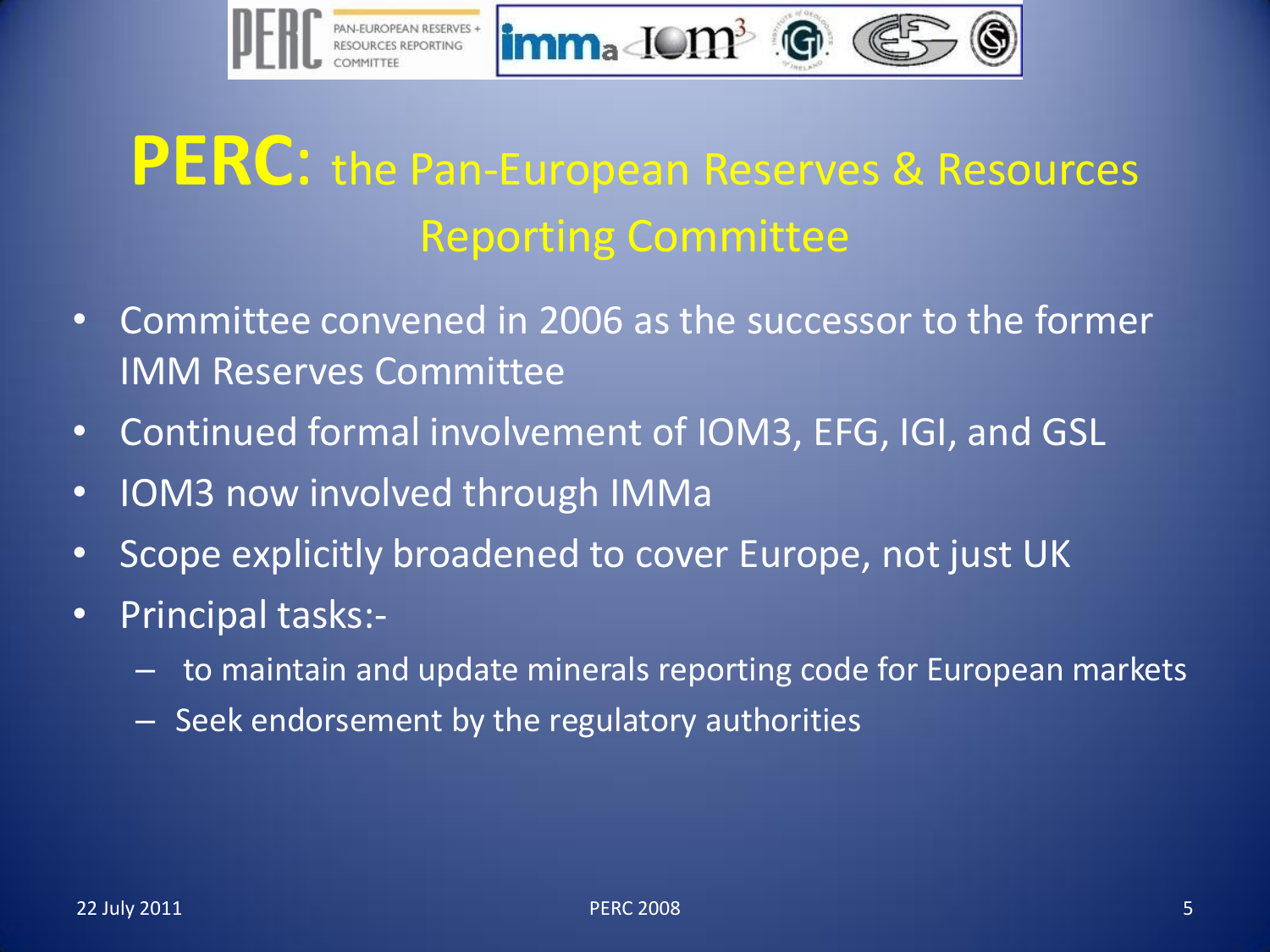



## PERC Membership

- Representatives of
	- (1) the four sponsoring organisations
	- (2) CRIRSCO
	- (3) key mining industry sectors
	- (4) consultants
	- (5) the financial community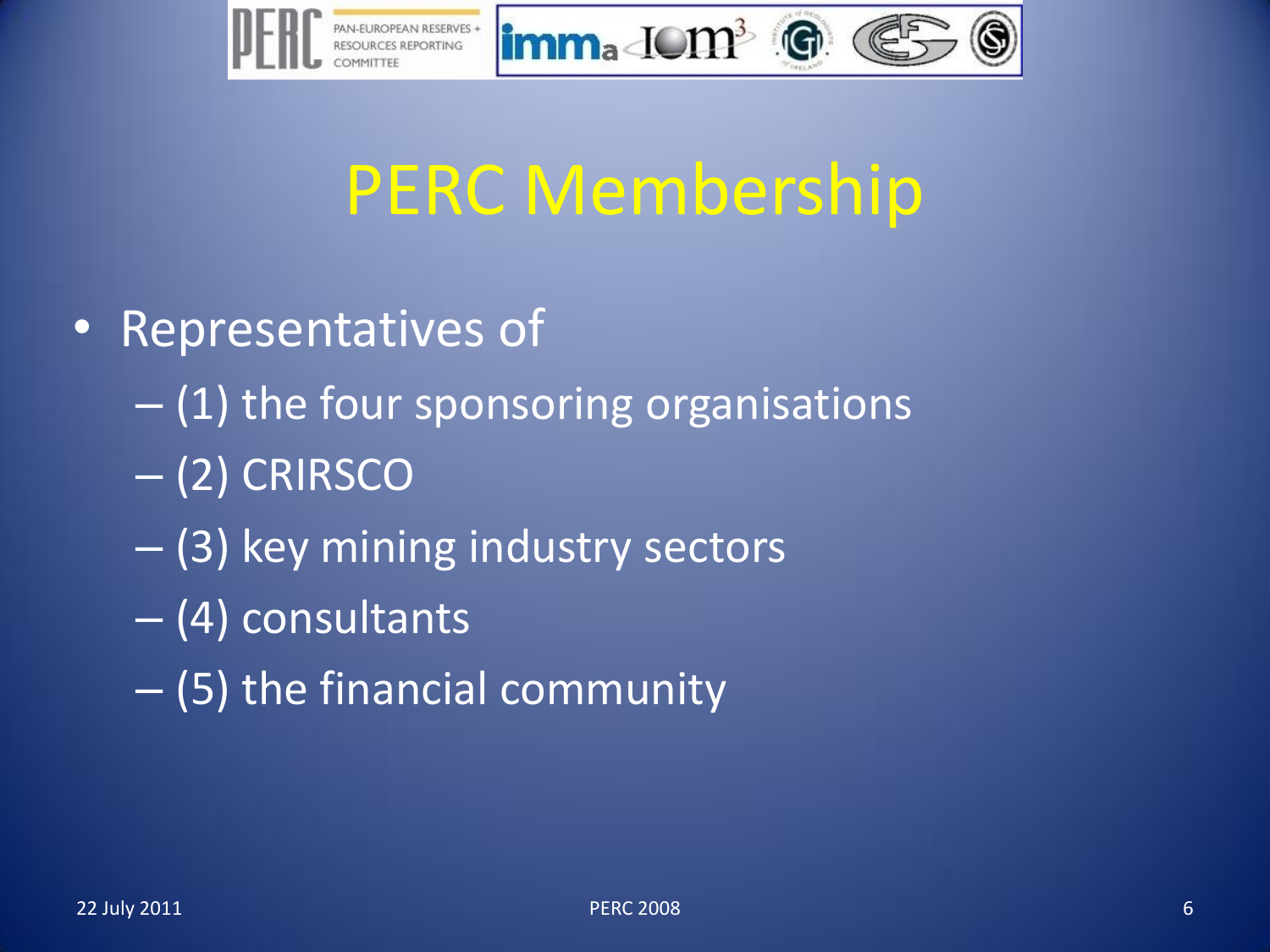

## Structure of PERC

- Sub-committees:
	- London Financial sub-committee (as a model for further similar sub-committees elsewhere)
	- Industrial Minerals sub-committee
	- Diamonds/Gemstones sub-committee
- Working group:

– PERC manages the CRIRSCO-GKZ working group on harmonisation of international and Russian reporting systems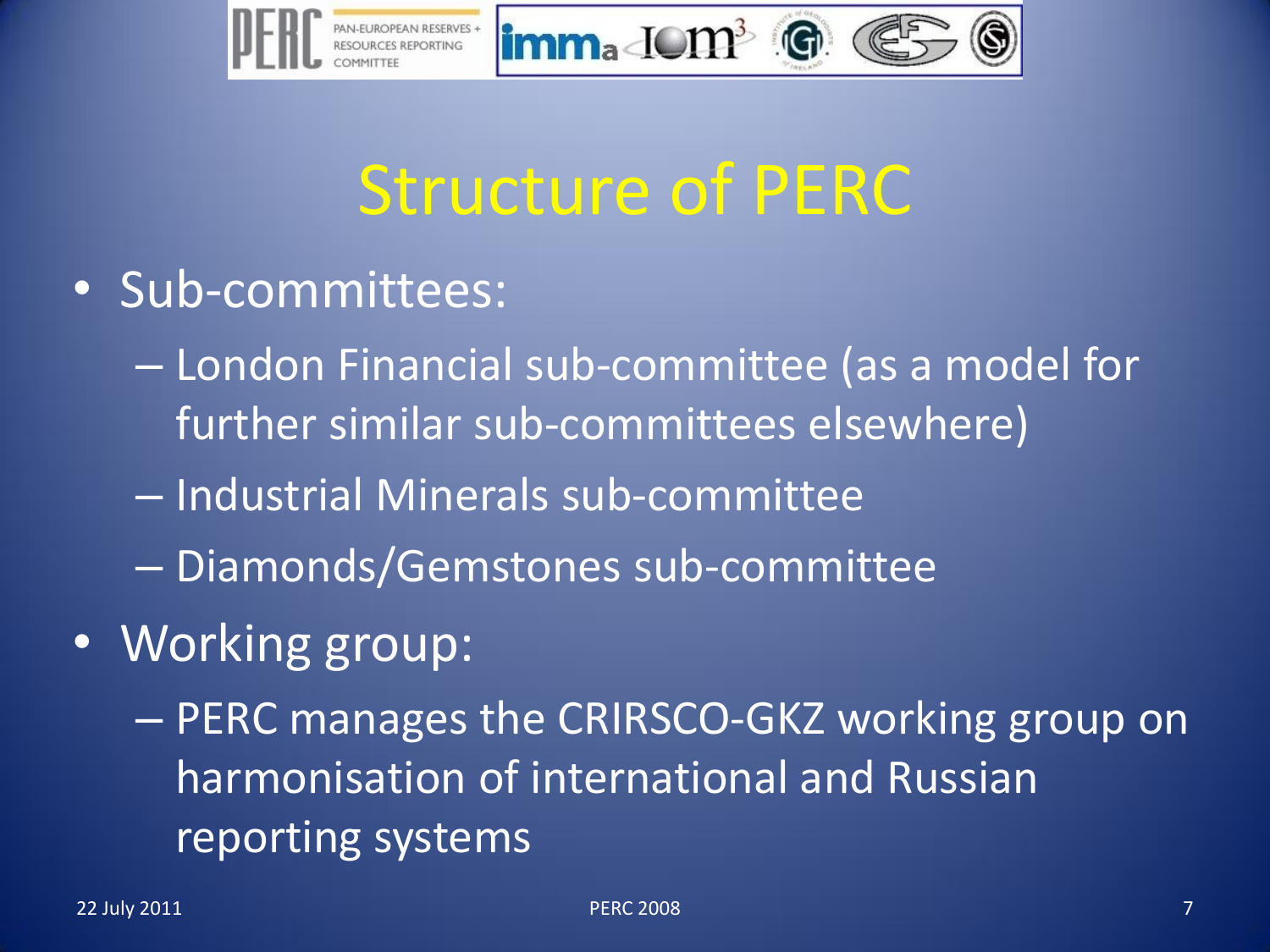

# The PERC Code 2008

- An update of the 2001 Reporting Code
- Progressive convergence with international standards as defined in the CRIRSCO code "template"
- Incorporating regional industry interests and requirements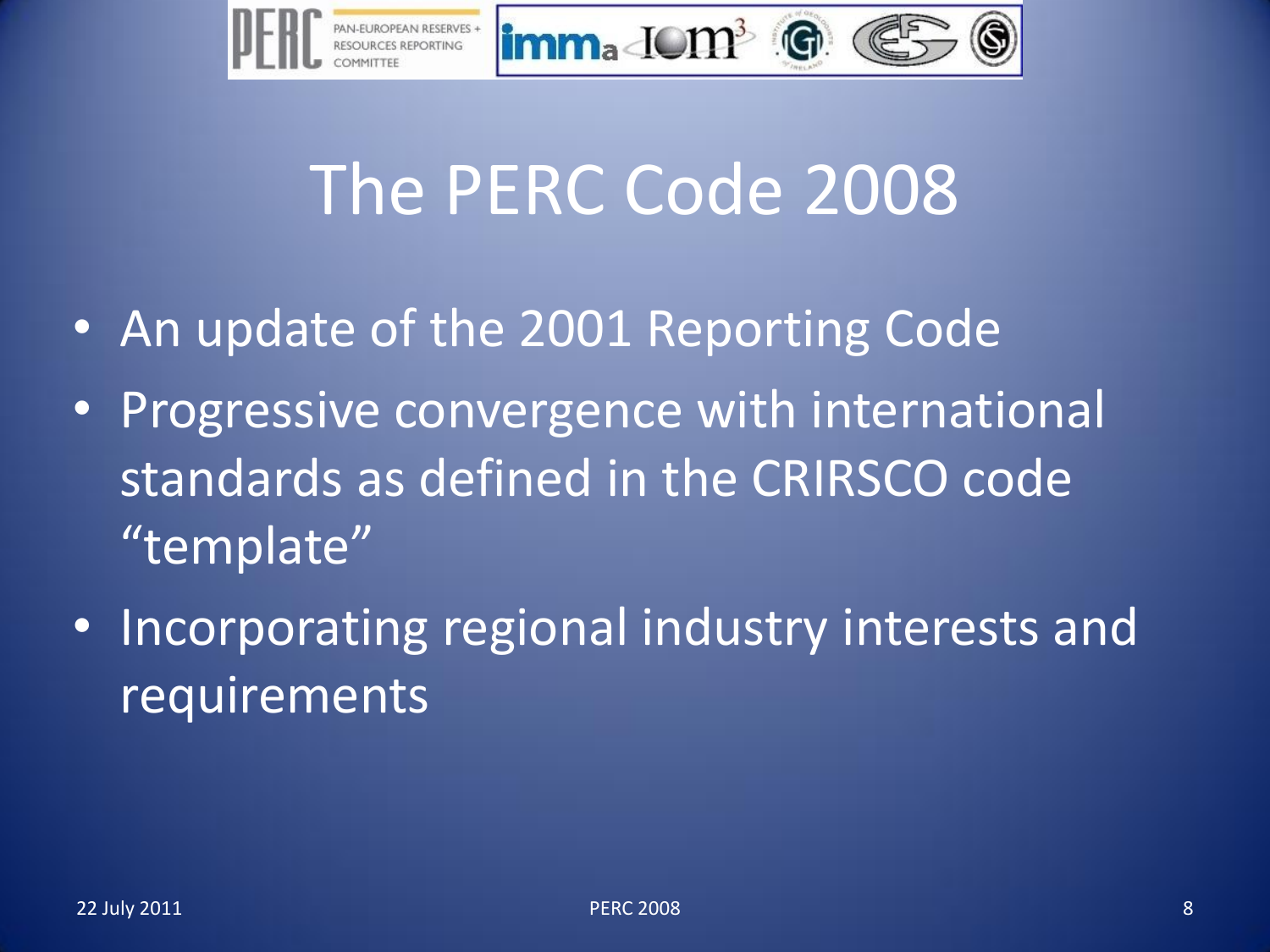

#### Solid minerals: resources and reserves

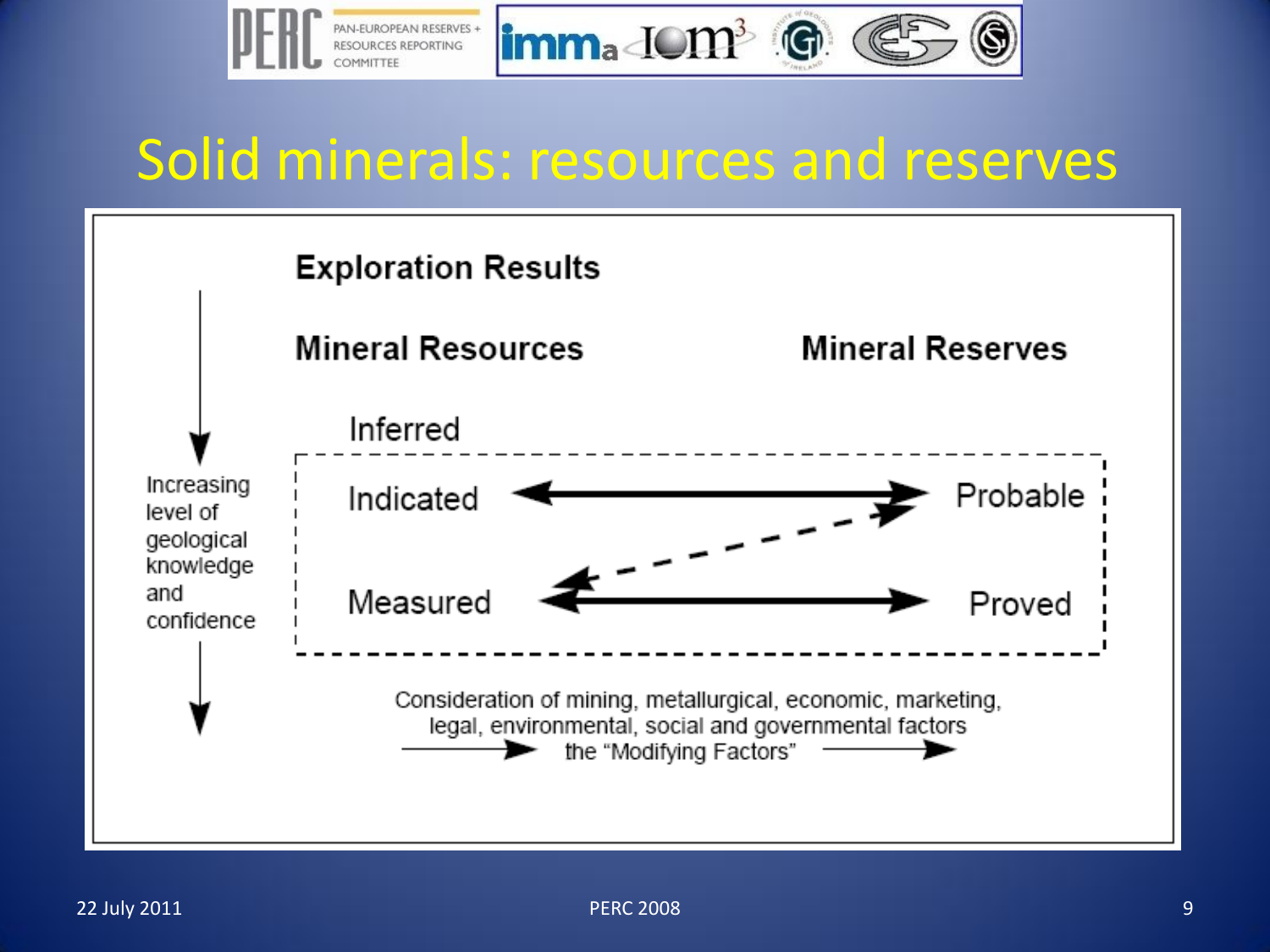

# PERC Code 2008: key changes

- Competent Person definition. A tighter definition but without using a ROPO list
- New section for historical estimates
- Revised and expanded industrial minerals / dimension stone / aggregates section
- Expanded diamonds section
- New section for coloured gemstones
- Appendix 4 competent person consent form added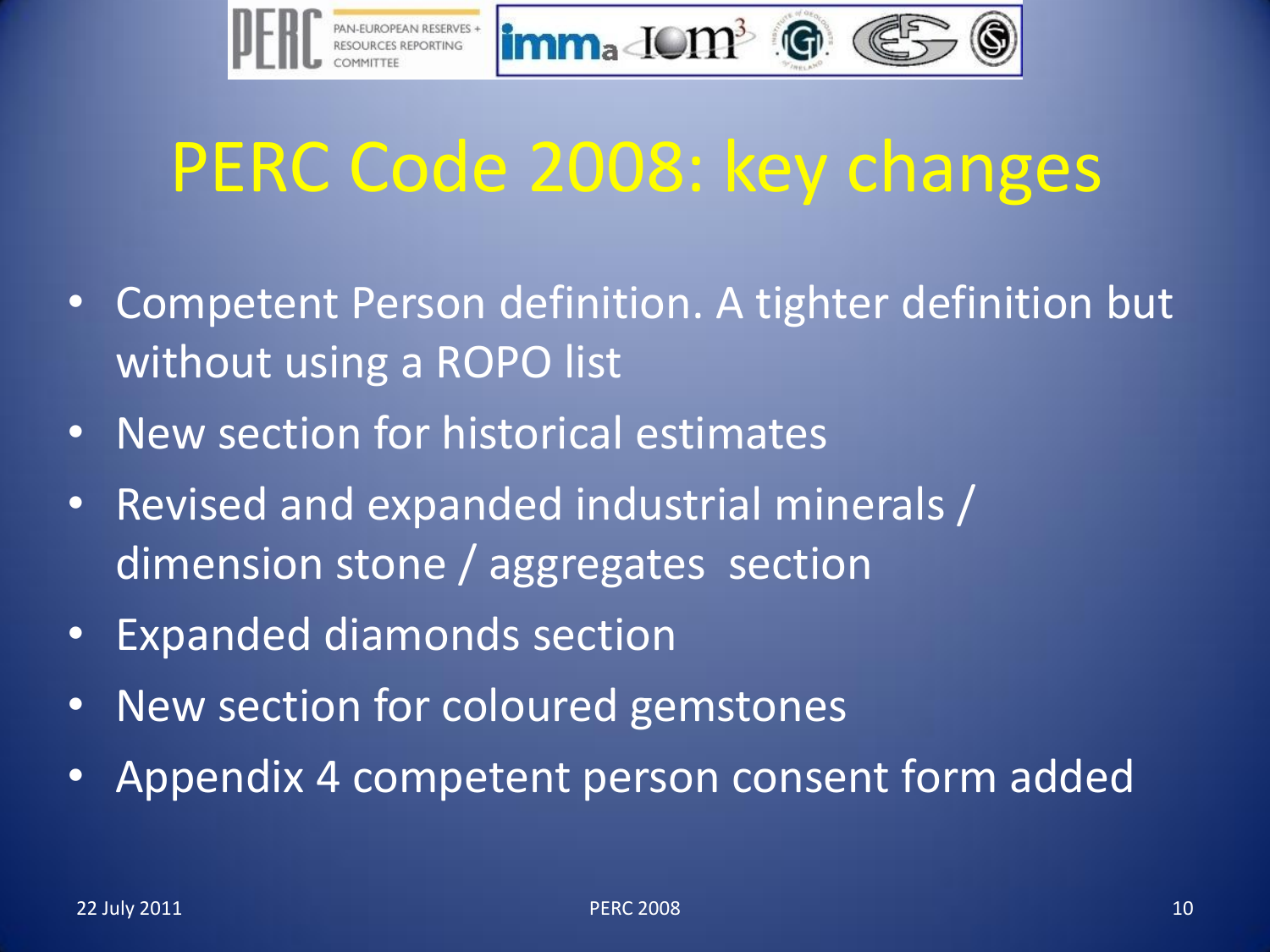

**Proposed relationships among PERC, the professions, and regulatory organisations**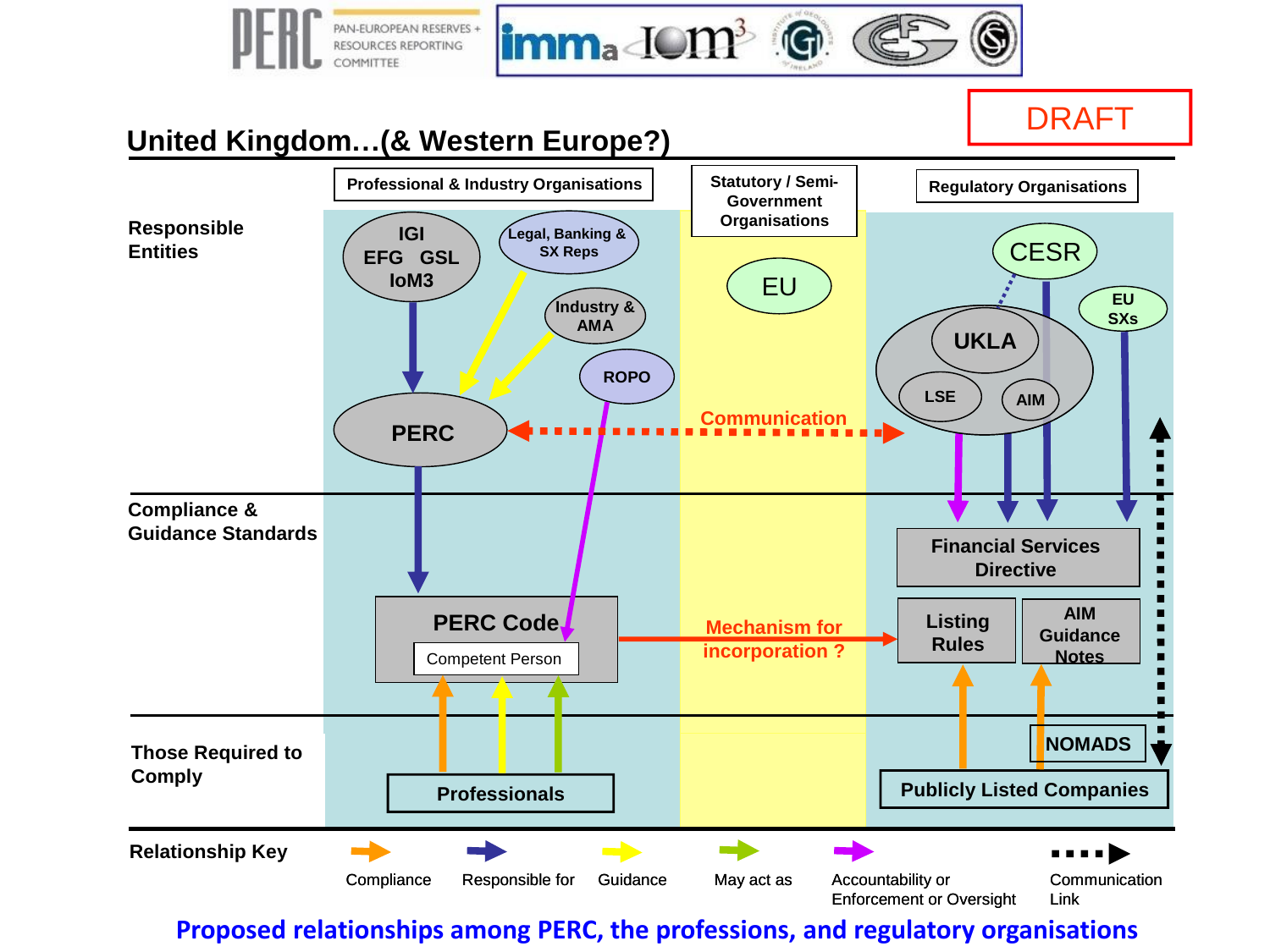

### Where are we ?

- Exposure Draft launched 17 June 2008
- Consultation among other CRIRSCO members, and the mining and financial communities concluded November 2008
- Finalisation of Code with agreed amendments December 2008
- Code released January 2009
- Initiated discussions with the FSA/UKLA January 2009